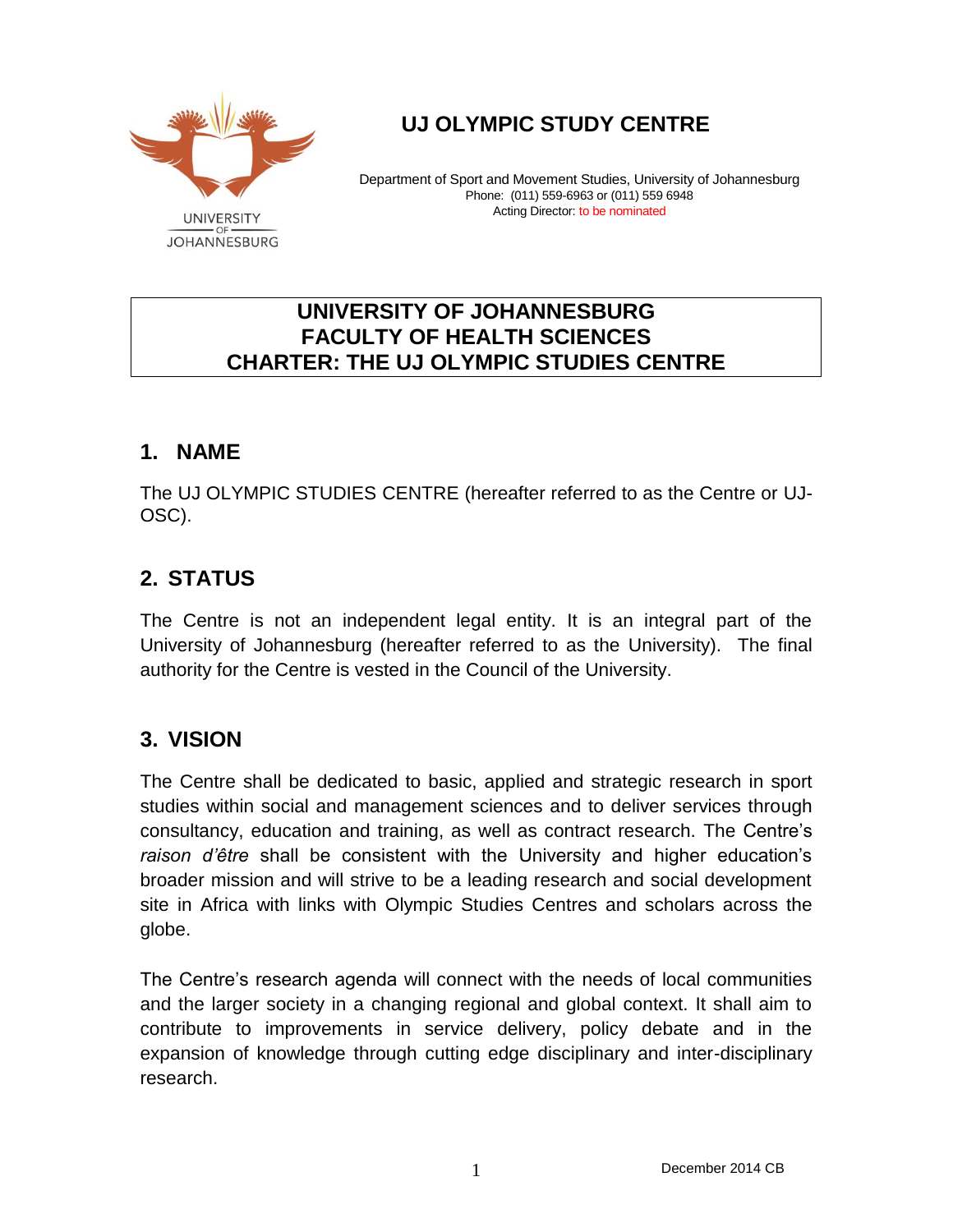## **4. GOALS**

The goals of the Centre relate to teaching, research, resource development and strategic partnerships in order to:

- 4.1Develop and deliver quality education and training programmes.
- 4.2Promote dialogue between different stakeholders involved with furthering development issues in sport through hosting seminars, conferences, workshops, think tanks and 'action tanks'.
- 4.3Develop resources in the field of Olympic Studies.
- 4.4Produce quality, innovative and relevant research engaged with pressing global, pan-African, national and local sport-for-development, sport development and related managerial societal needs and priorities.
- 4.5Integrate research, teaching, community outreach and networking.
- 4.6Optimize research opportunities and collaborate in nationally, regionally and global identified focus areas in the field of sport.
- 4.7Build strategic local, national, regional and international partnerships with academic staff and through student exchange programmes.
- 4.8Engage in contract research, which will be subject to the approval of the Advisory Committee.
- 4.9Apply for research funds and attracts sponsorship with the approval of the Advisory Committee.

## **5. MANAGEMENT OF THE CENTRE**

An Advisory Committee and a secretariat will manage the activities of the Centre.

#### **5.1 Advisory Committee**

- 5.1.1. The Advisory Committee will consist of a maximum of five persons.
- 5.1.2. The Faculty Board will appoint the Advisory Committee and these appointments will be ratified by the Management Executive Committee of the University or delegated as it deems fit.
- 5.1.3. The Advisory Committee will consist of the Dean of the Faculty of Health Sciences, the HOD of the Department of Sport and Movement Studies, two members from industry and a representative from the National Olympic Committee (NOC). The Committee will have powers of cooptation.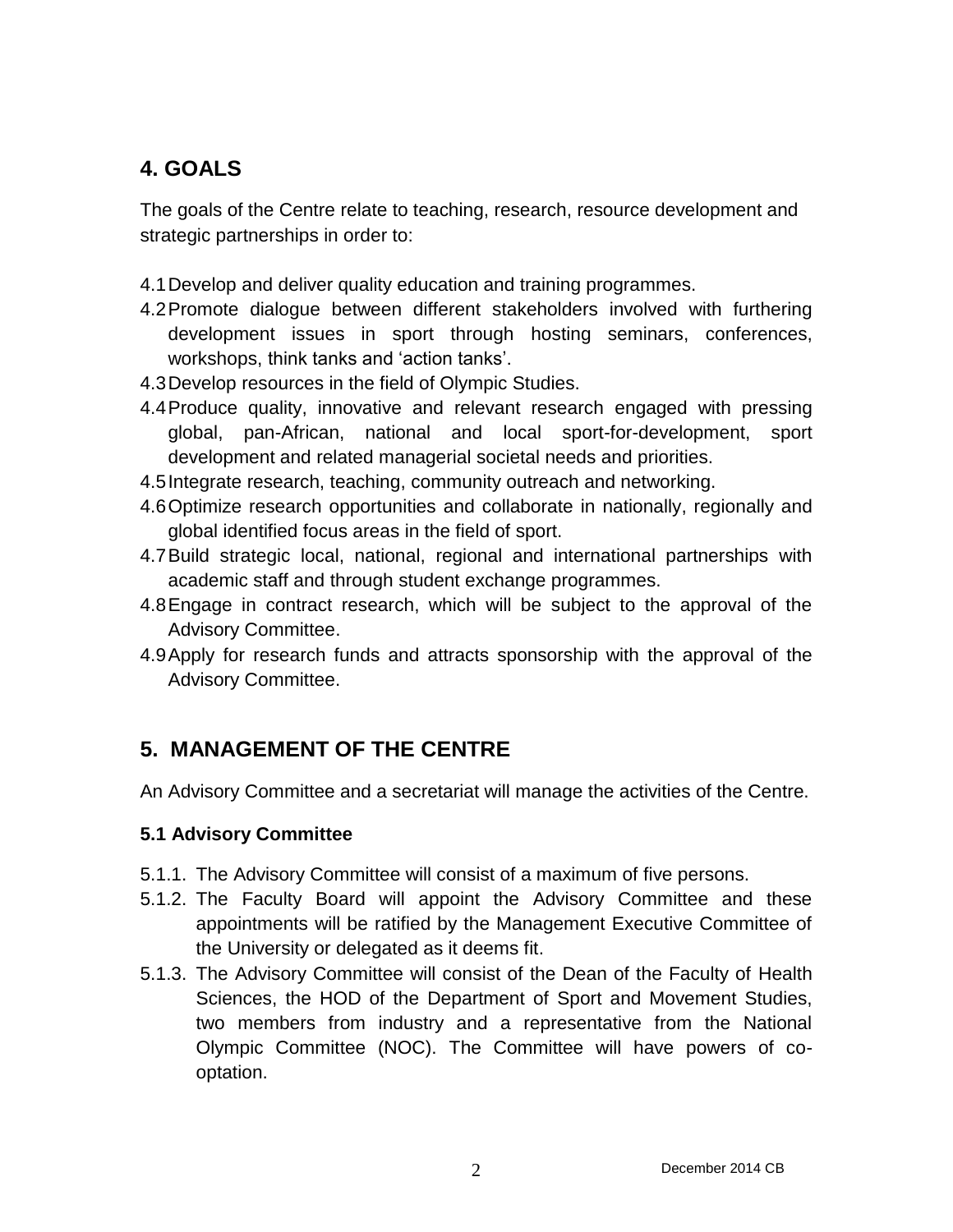- 5.1.4. The Advisory Committee will meet at least twice a year and will report annually via the Board of the Faculty of Health Sciences to the Senate and Council.
- 5.1.5. The Chairperson of the Advisory Committee will be elected by the Advisory Committee and will serve for a period of 4 years.
- 5.1.6. The Advisory Committee will set policy, strategy and inform practices of the Centre.

#### **5.2 Secretariat**

5.2.1 The Secretariat is responsible for the day-to-day management of the Centre and reports to the Advisory Committee.

#### 5.2.2 The Secretariat consists of:

- (a) A Director of the Centre professor in the Department of Sport and Movement Studies
- (b) A Deputy-Director of the Centre professor in the Department of Sport and Movement Studies
- (c) A Manager of the Centre initially a part time position
- (d) The HOD of the Department of Sport and Movement Studies

## **6. STAFF**

- 6.1 The staff of the Centre will consist of persons who identify with the vision and goals of the Centre and wish to participate in furthering its activities. The staff may also consist of student assistants, research fellows, research associates, visiting scholars and honorary researchers.
- 6.2 The Centre, subject to the approval of the Advisory Committee can contract additional expertise/assistance.

### **7. FINANCIAL MANAGEMENT**

- 7.1 The financial management of the Centre will be executed within the financial management policy framework of the University.
- 7.2 The Centre will be financed by a diversity of funding sources including allocations by the University, national research agencies, as well as the University.